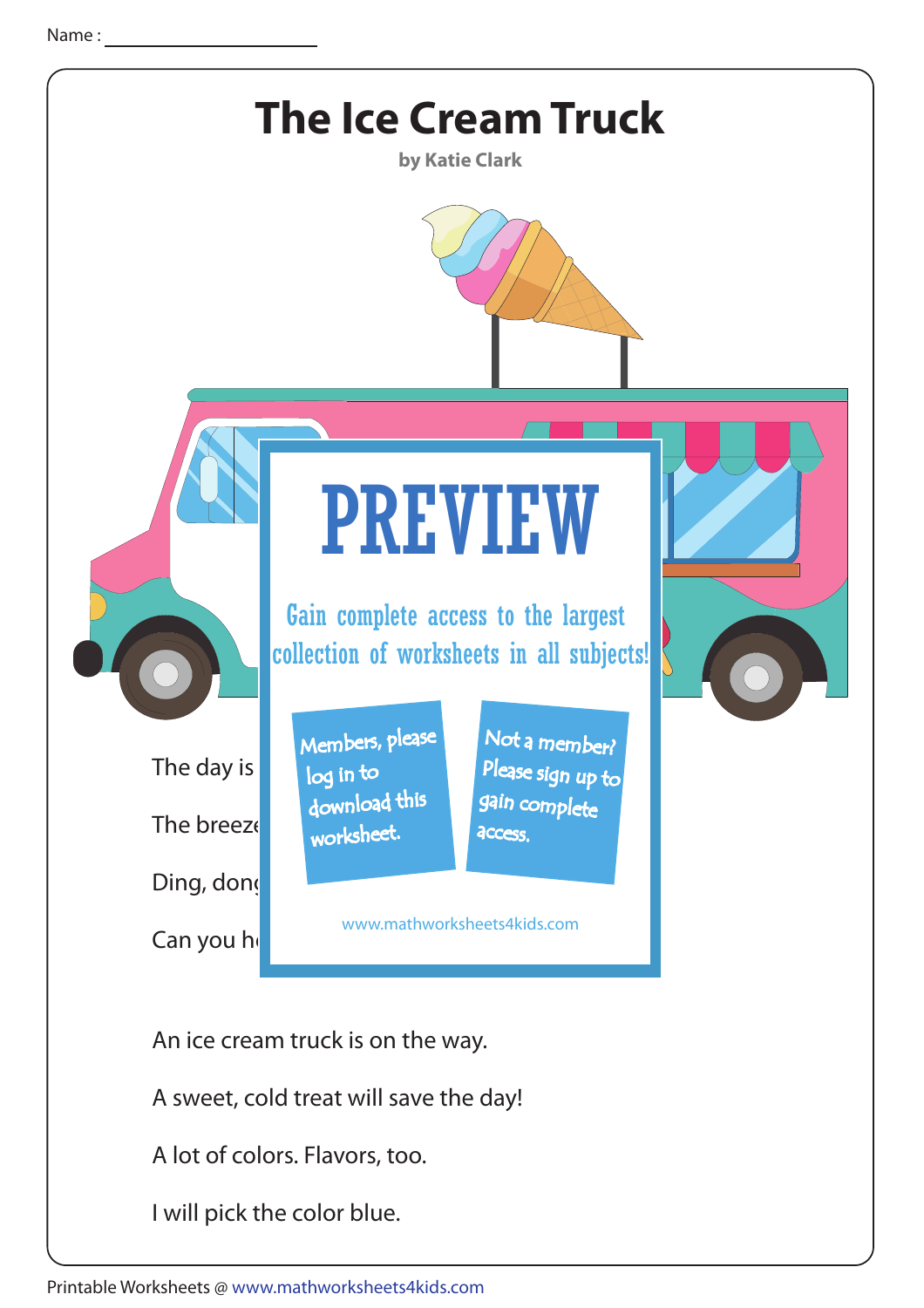|                         | <b>The Ice Cream Truck</b>                                                                                           |
|-------------------------|----------------------------------------------------------------------------------------------------------------------|
| What is the poem about? |                                                                                                                      |
| day<br>sun              | Pick words from the poem that describe the following:                                                                |
| breeze -<br>sky         | <b>PREVIEW</b>                                                                                                       |
| Why is the child        | Gain complete access to the largest<br>collection of worksheets in all subjects!<br>Members, please<br>Not a member? |
| What two thing          | Please sign up to<br>log in to<br>download this<br>gain complete<br>worksheet.<br>access.                            |
| hot                     | www.mathworksheets4kids.com<br>Find words in the poem mat mylle with                                                 |
| bright -                | the control of the control of the control of the control of the control of                                           |
| dong                    |                                                                                                                      |
| day                     |                                                                                                                      |
| too                     |                                                                                                                      |